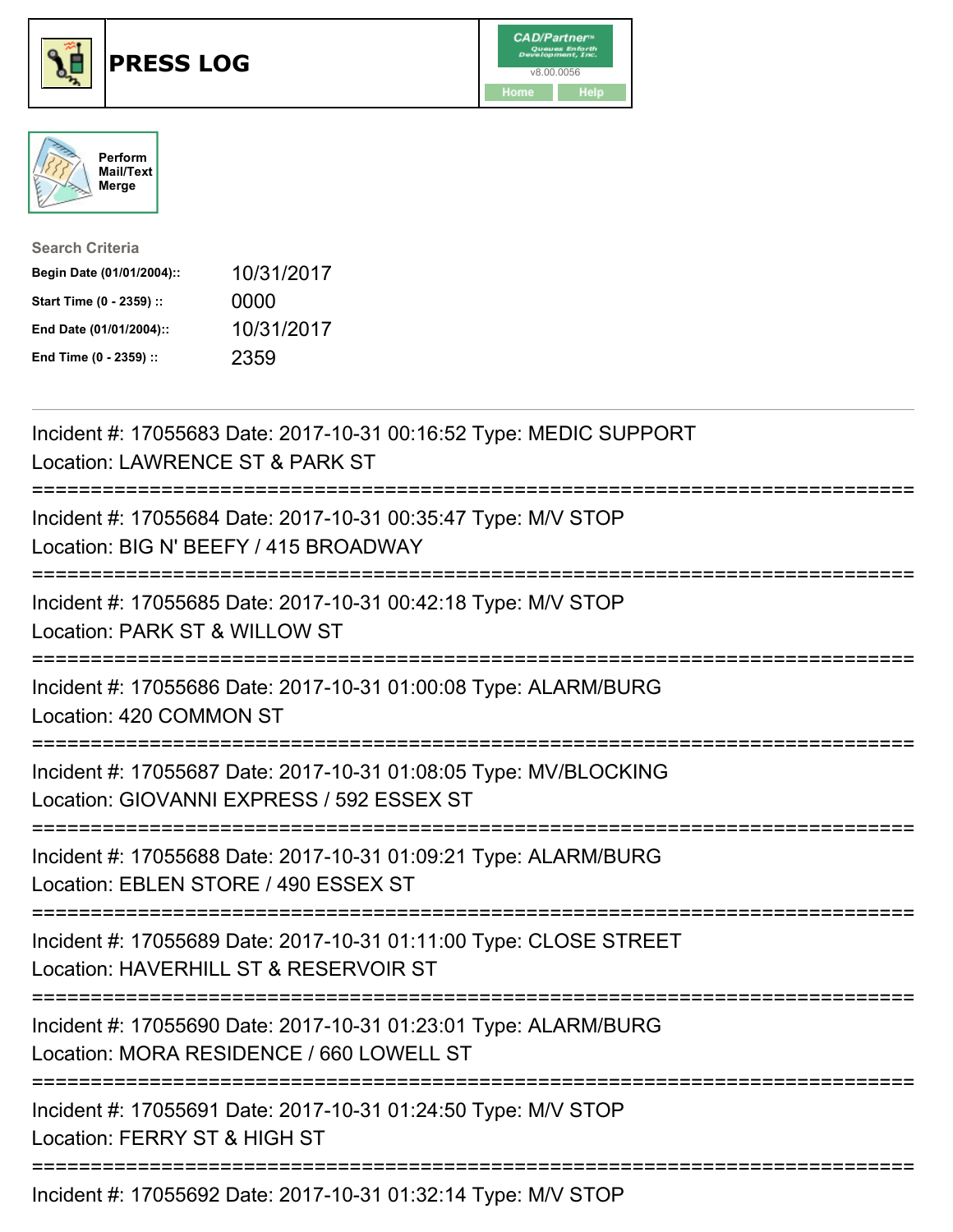Location: BROADWAY & ESSEX ST =========================================================================== Incident #: 17055694 Date: 2017-10-31 01:42:37 Type: ALARM/BURG Location: BOSTON MARKET / 435 WINTHROP AV =========================================================================== Incident #: 17055693 Date: 2017-10-31 01:42:46 Type: M/V STOP Location: ARLINGTON ST & LAWRENCE ST =========================================================================== Incident #: 17055695 Date: 2017-10-31 01:44:19 Type: BUILDING CHK Location: 101 AMESBURY ST =========================================================================== Incident #: 17055696 Date: 2017-10-31 01:55:41 Type: DOMESTIC/PROG Location: 48 HOLLY ST =========================================================================== Incident #: 17055697 Date: 2017-10-31 01:59:19 Type: M/V STOP Location: METHUEN ST & UNION ST =========================================================================== Incident #: 17055698 Date: 2017-10-31 02:02:57 Type: M/V STOP Location: BROADWAY & HAVERHILL ST =========================================================================== Incident #: 17055699 Date: 2017-10-31 02:07:04 Type: M/V STOP Location: E HAVERHILL ST & FLM ST =========================================================================== Incident #: 17055700 Date: 2017-10-31 02:10:06 Type: FIGHT Location: 53 BRADFORD ST #10 =========================================================================== Incident #: 17055701 Date: 2017-10-31 02:37:00 Type: M/V STOP Location: LAWRENCE ST & MYRTLE ST =========================================================================== Incident #: 17055702 Date: 2017-10-31 03:05:25 Type: M/V STOP Location: 5 ACTON ST =========================================================================== Incident #: 17055703 Date: 2017-10-31 03:07:18 Type: M/V STOP Location: 12 GRAFTON =========================================================================== Incident #: 17055704 Date: 2017-10-31 03:19:39 Type: TOW OF M/V Location: TRESPASS / 111 LOWELL ST =========================================================================== Incident #: 17055705 Date: 2017-10-31 03:20:35 Type: TOW OF M/V Location: TRESPASS / 17 CAMELLA TEOLI WY ===========================================================================

Incident #: 17055706 Date: 2017-10-31 03:22:38 Type: M/V STOP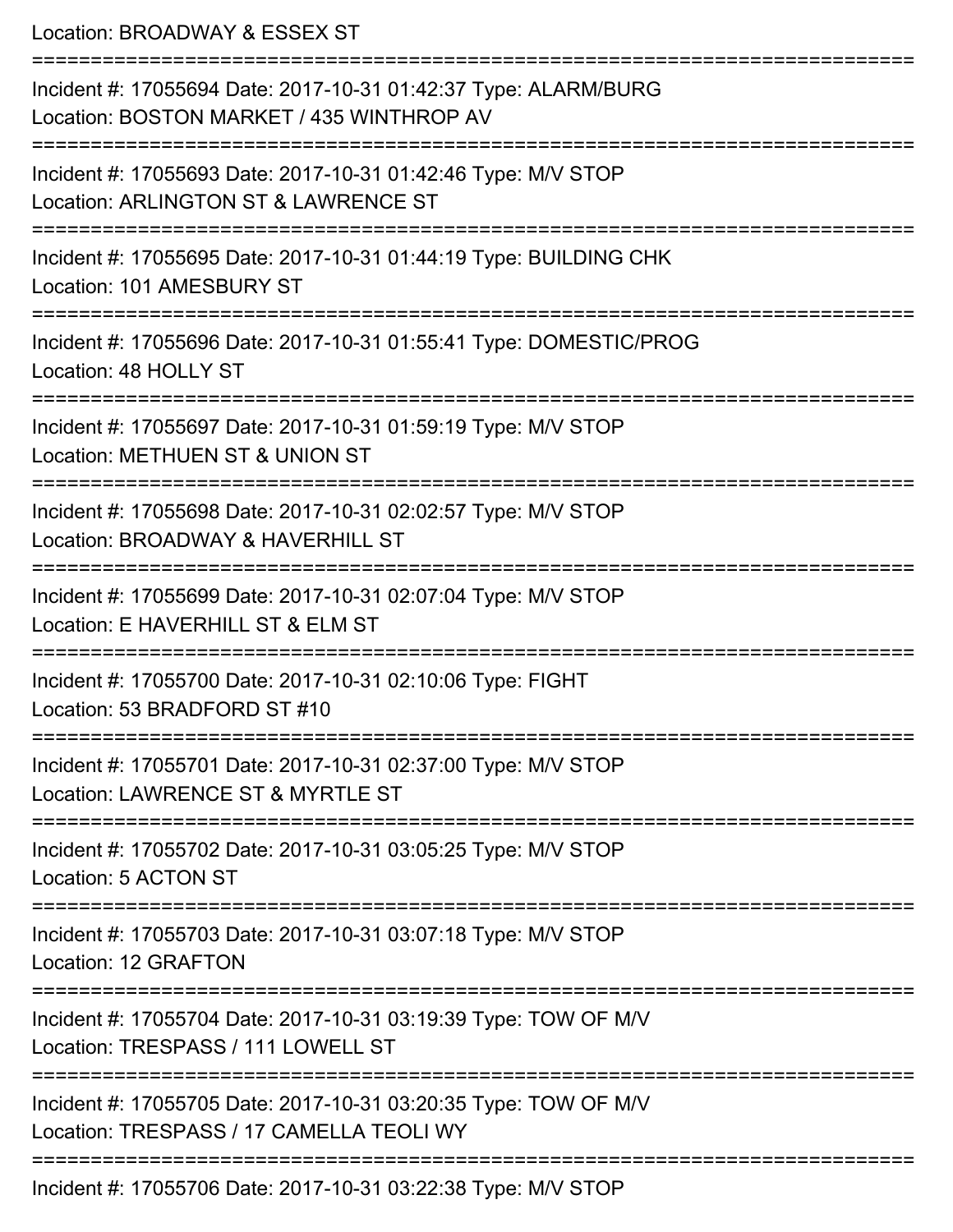| Incident #: 17055707 Date: 2017-10-31 03:32:17 Type: M/V STOP<br>Location: S UNION & EXETER                                |
|----------------------------------------------------------------------------------------------------------------------------|
| Incident #: 17055708 Date: 2017-10-31 04:20:59 Type: BUILDING CHK<br>Location: 45 FRANKLIN ST                              |
| Incident #: 17055709 Date: 2017-10-31 04:26:35 Type: M/V STOP<br>Location: AMESBURY ST & ESSEX ST                          |
| Incident #: 17055710 Date: 2017-10-31 05:41:50 Type: M/V STOP<br>Location: LAWRENCE ST & PARK ST                           |
| Incident #: 17055711 Date: 2017-10-31 05:45:40 Type: ALARM/BURG<br>Location: WAO GRILL / 658 HAVERHILL ST                  |
| Incident #: 17055712 Date: 2017-10-31 05:48:06 Type: MEDIC SUPPORT<br>Location: WOOD MILL NURSING HOME / 800 ESSEX ST FL 2 |
| Incident #: 17055713 Date: 2017-10-31 06:01:25 Type: MEDIC SUPPORT<br>Location: 62 BOWDOIN ST                              |
| Incident #: 17055714 Date: 2017-10-31 06:05:37 Type: M/V STOP<br>Location: HAVERHILL ST & RESERVOIR DR                     |
| Incident #: 17055715 Date: 2017-10-31 06:29:41 Type: VIO CITY ORD<br>Location: 101 FOSTER ST                               |
| Incident #: 17055716 Date: 2017-10-31 06:54:08 Type: SUS PERS/MV<br>Location: ERVING AV & MYRTLE CT                        |
| Incident #: 17055717 Date: 2017-10-31 07:32:22 Type: M/V STOP<br>Location: FERRY ST & PROSPECT ST                          |
| Incident #: 17055718 Date: 2017-10-31 07:42:58 Type: CLOSE STREET<br>Location: NESMITH ST & TEXAS AV                       |
| Incident #: 17055719 Date: 2017-10-31 07:44:41 Type: CLOSE STREET<br>Location: PARK ST & WILLOW ST                         |
| Incident #: 17055720 Date: 2017-10-31 08:07:12 Type: CLOSE STREET                                                          |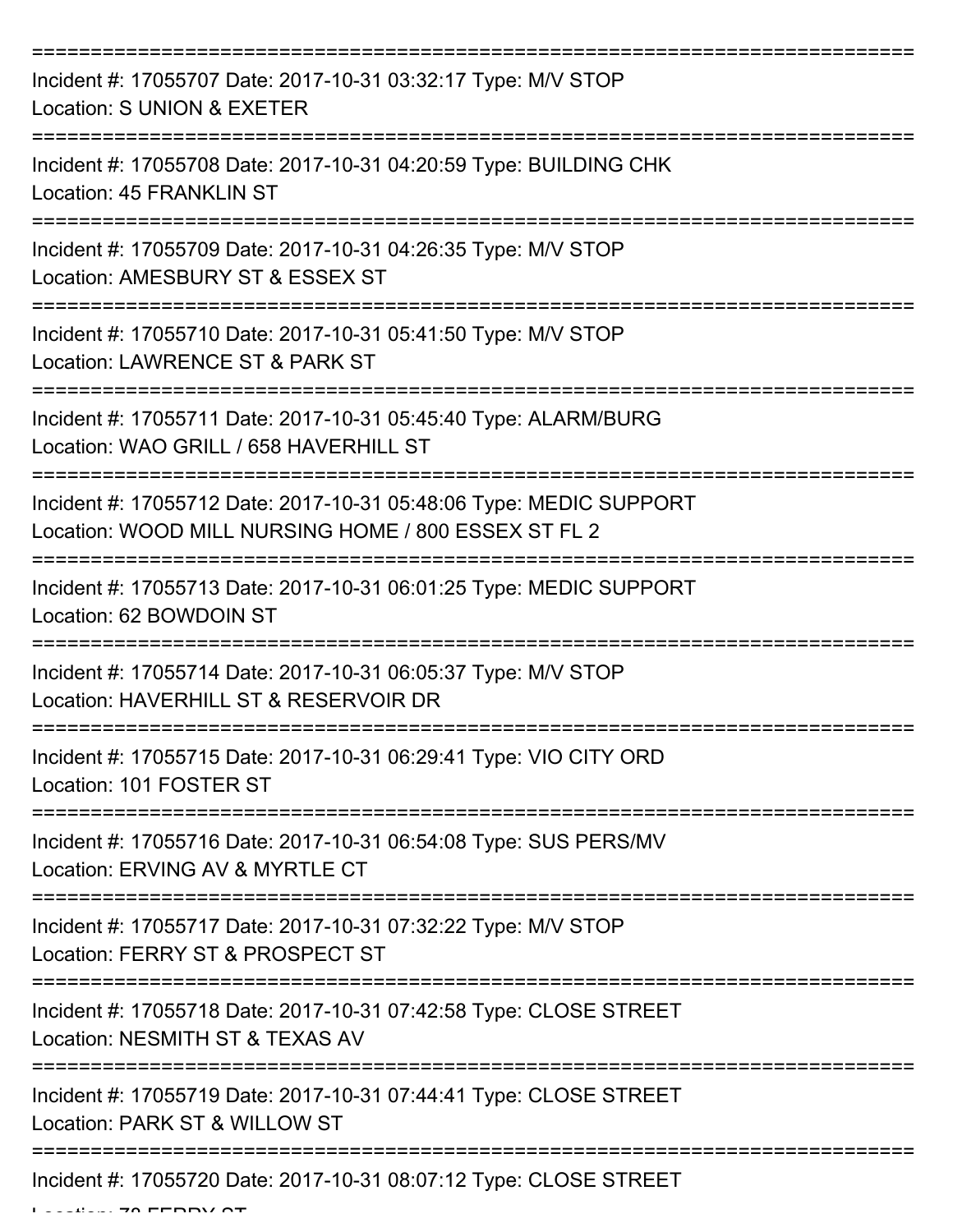| Incident #: 17055721 Date: 2017-10-31 08:07:53 Type: CLOSE STREET<br>Location: HEY ST & WAYNE ST                              |
|-------------------------------------------------------------------------------------------------------------------------------|
| Incident #: 17055722 Date: 2017-10-31 08:08:42 Type: CLOSE STREET<br>Location: BICKNELL TER & RESERVOIR ST                    |
| Incident #: 17055723 Date: 2017-10-31 08:13:46 Type: SUS PERS/MV<br>Location: CENTRAL CATHOLIC HIGH SCHOOL / 300 HAMPSHIRE ST |
| Incident #: 17055724 Date: 2017-10-31 08:14:39 Type: CLOSE STREET<br><b>Location: DARTMOUTH ST</b>                            |
| Incident #: 17055725 Date: 2017-10-31 08:46:21 Type: MAL DAMAGE<br>Location: 140 HANCOCK ST                                   |
| Incident #: 17055726 Date: 2017-10-31 09:27:31 Type: AUTO ACC/PI<br>Location: FRANKLIN ST & LOWELL ST                         |
| Incident #: 17055727 Date: 2017-10-31 09:32:54 Type: MAL DAMAGE<br>Location: 49 WARREN ST #APT1                               |
| Incident #: 17055728 Date: 2017-10-31 09:37:01 Type: MV/BLOCKING<br>Location: 473 HAMPSHIRE ST                                |
| Incident #: 17055729 Date: 2017-10-31 09:43:51 Type: WIRE DOWN<br>Location: 32 CHELMSFORD ST                                  |
| Incident #: 17055730 Date: 2017-10-31 09:44:16 Type: STOL/MV/PAS<br>Location: 4 BELMONT ST                                    |
| Incident #: 17055731 Date: 2017-10-31 09:51:10 Type: ALARM/BURG<br>Location: MT VERNON LIQUORS / 421 S BROADWAY               |
| Incident #: 17055732 Date: 2017-10-31 10:06:30 Type: M/V STOP<br>Location: 330 HAVERHILL ST                                   |
| Incident #: 17055733 Date: 2017-10-31 10:07:11 Type: AUTO ACC/NO PI<br>Location: ANDOVER ST & S BROADWAY                      |
| Incident #: 17055734 Date: 2017-10-31 10:08:35 Type: AUTO ACC/PI                                                              |

Location: 168 BERKELEY ST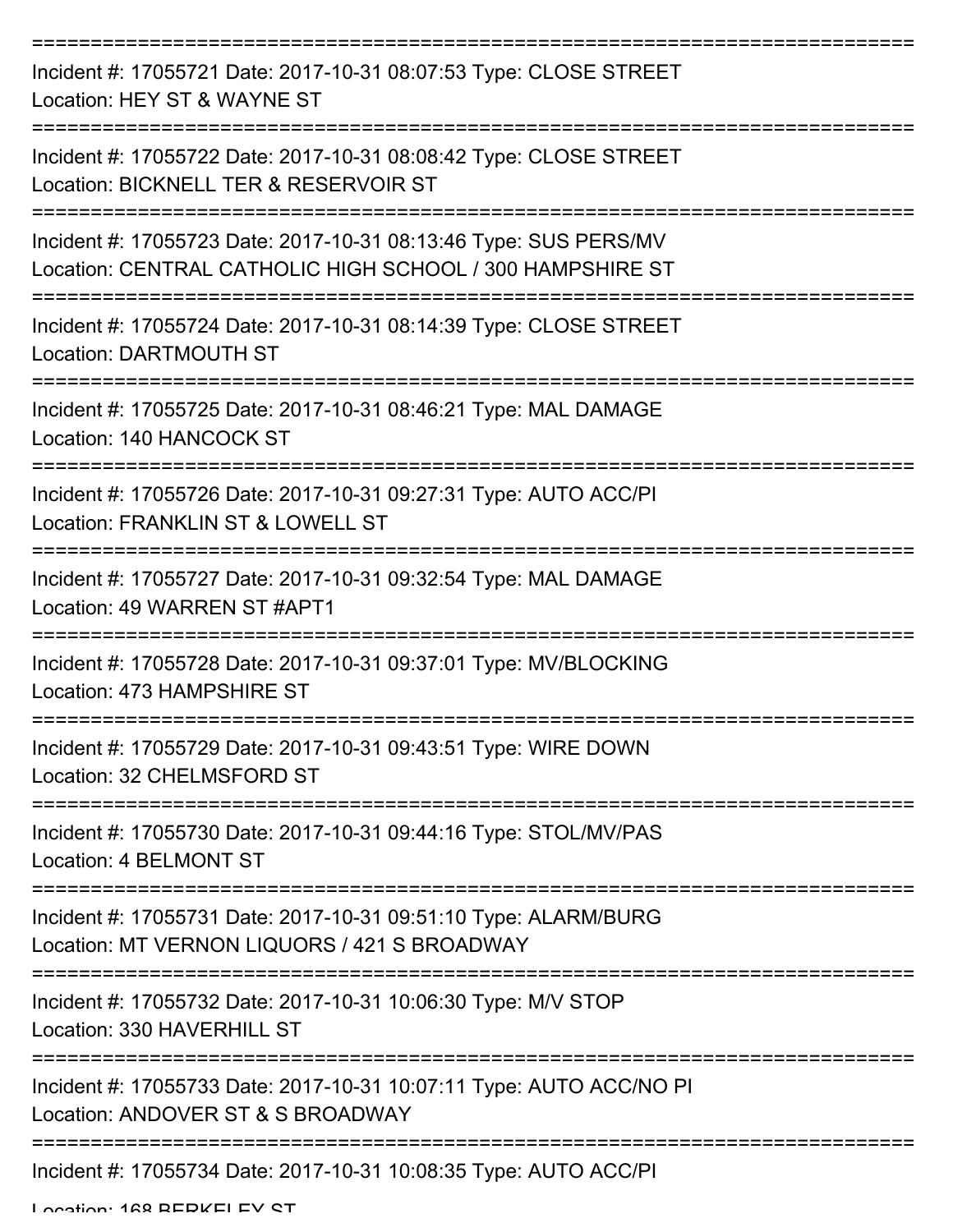| Incident #: 17055736 Date: 2017-10-31 10:09:46 Type: SHOPLIFTING<br>Location: WALGREENS / 220 S BROADWAY                  |
|---------------------------------------------------------------------------------------------------------------------------|
| Incident #: 17055735 Date: 2017-10-31 10:10:19 Type: MEDIC SUPPORT<br>Location: 158 BOXFORD ST                            |
| Incident #: 17055737 Date: 2017-10-31 10:11:08 Type: NEIGHBOR PROB<br>Location: 17 THORNTON AV FL 2ND FL                  |
| Incident #: 17055738 Date: 2017-10-31 10:14:32 Type: ALARM/BURG<br>Location: SPANISH FREE METHODIST CHURCH / 774 ESSEX ST |
| Incident #: 17055739 Date: 2017-10-31 10:24:33 Type: TOW OF M/V<br>Location: 2 MUSEUM SQ                                  |
| Incident #: 17055740 Date: 2017-10-31 10:43:04 Type: DOMESTIC/PROG<br>Location: 54 NEWBURY ST                             |
| Incident #: 17055741 Date: 2017-10-31 10:46:19 Type: GENERAL SERV<br>Location: CYPRESS AV & ESSEX ST                      |
| Incident #: 17055742 Date: 2017-10-31 10:53:45 Type: TENANT PROB<br>Location: 277 WATER ST FL 2NDFL                       |
| Incident #: 17055743 Date: 2017-10-31 11:10:15 Type: RECOV/STOL/MV<br>Location: PARKER ST & @ALLEYWAY                     |
| Incident #: 17055744 Date: 2017-10-31 11:26:27 Type: WARRANT SERVE<br>Location: 41 BERKLEY ST                             |
| Incident #: 17055745 Date: 2017-10-31 11:26:39 Type: ALARM/BURG<br>Location: 104 MT VERNON ST                             |
| Incident #: 17055746 Date: 2017-10-31 11:43:23 Type: ANIMAL COMPL<br>Location: 142 SARATOGA ST                            |
| Incident #: 17055747 Date: 2017-10-31 12:05:12 Type: SUS PERS/MV<br>Location: ARREST / 15 BUNKERHILL ST                   |
| Incident #: 17055748 Date: 2017-10-31 12:22:16 Type: MAL DAMAGE                                                           |

Location: 213 OSGOOD ST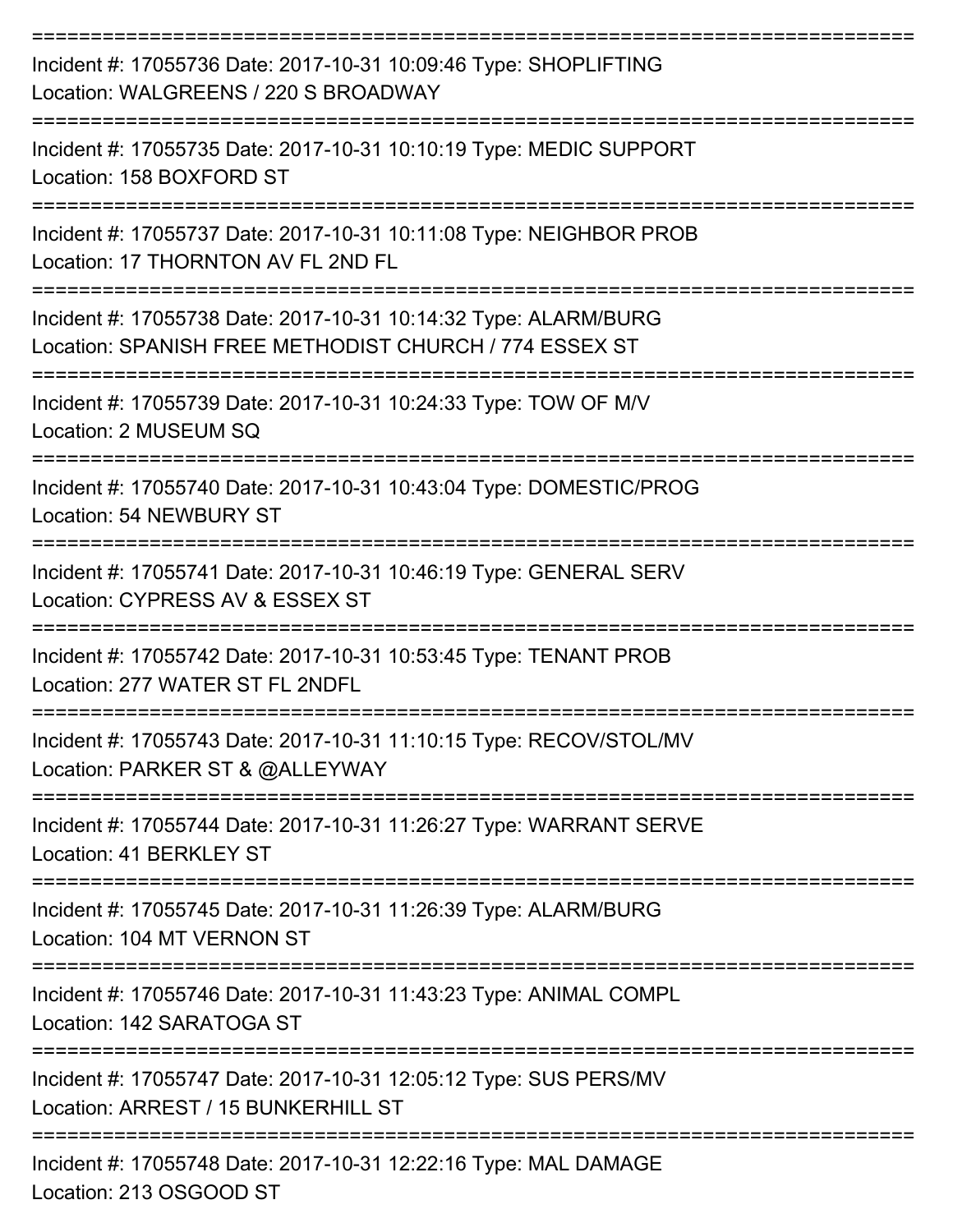| Incident #: 17055749 Date: 2017-10-31 12:30:22 Type: ALARM/BURG<br>Location: 1 BIRCH ST                                            |
|------------------------------------------------------------------------------------------------------------------------------------|
| Incident #: 17055750 Date: 2017-10-31 12:33:40 Type: UNWANTEDGUEST<br>Location: 53 WOODLAND ST                                     |
| Incident #: 17055751 Date: 2017-10-31 12:43:35 Type: DOMESTIC/PROG<br>Location: 53 WOODLAND ST FL 2<br>=========================== |
| Incident #: 17055752 Date: 2017-10-31 12:51:24 Type: M/V STOP<br>Location: BODWELL ST & SCHOOL ST                                  |
| Incident #: 17055753 Date: 2017-10-31 12:58:12 Type: LOCKOUT<br>Location: 47 BROOK ST                                              |
| Incident #: 17055754 Date: 2017-10-31 13:07:53 Type: SPECIAL CHECK<br>Location: 19 NEWTON ST                                       |
| Incident #: 17055755 Date: 2017-10-31 13:16:38 Type: ALARM/BURG<br>Location: LAWRENCE LIBARY / 51 LAWRENCE ST                      |
| Incident #: 17055756 Date: 2017-10-31 13:21:28 Type: DISTURBANCE<br>Location: AUTO BODY / 134 WEST ST                              |
| Incident #: 17055757 Date: 2017-10-31 13:37:02 Type: SUS PERS/MV<br>Location: 135 BUTLER ST                                        |
| Incident #: 17055759 Date: 2017-10-31 13:48:03 Type: M/V STOP<br>Location: ANDOVER ST & S BROADWAY                                 |
| Incident #: 17055758 Date: 2017-10-31 13:48:14 Type: TOW/REPOSSED<br>Location: 30 BYRON AV                                         |
| Incident #: 17055760 Date: 2017-10-31 13:51:15 Type: M/V STOP<br>Location: ANDOVER ST & S BROADWAY                                 |
| Incident #: 17055761 Date: 2017-10-31 13:57:47 Type: INVEST CONT<br>Location: 9 BROADWAY                                           |
| Incident #: 17055762 Date: 2017-10-31 13:59:06 Type: M/V STOP<br>Location: ANDOVER ST & S BROADWAY                                 |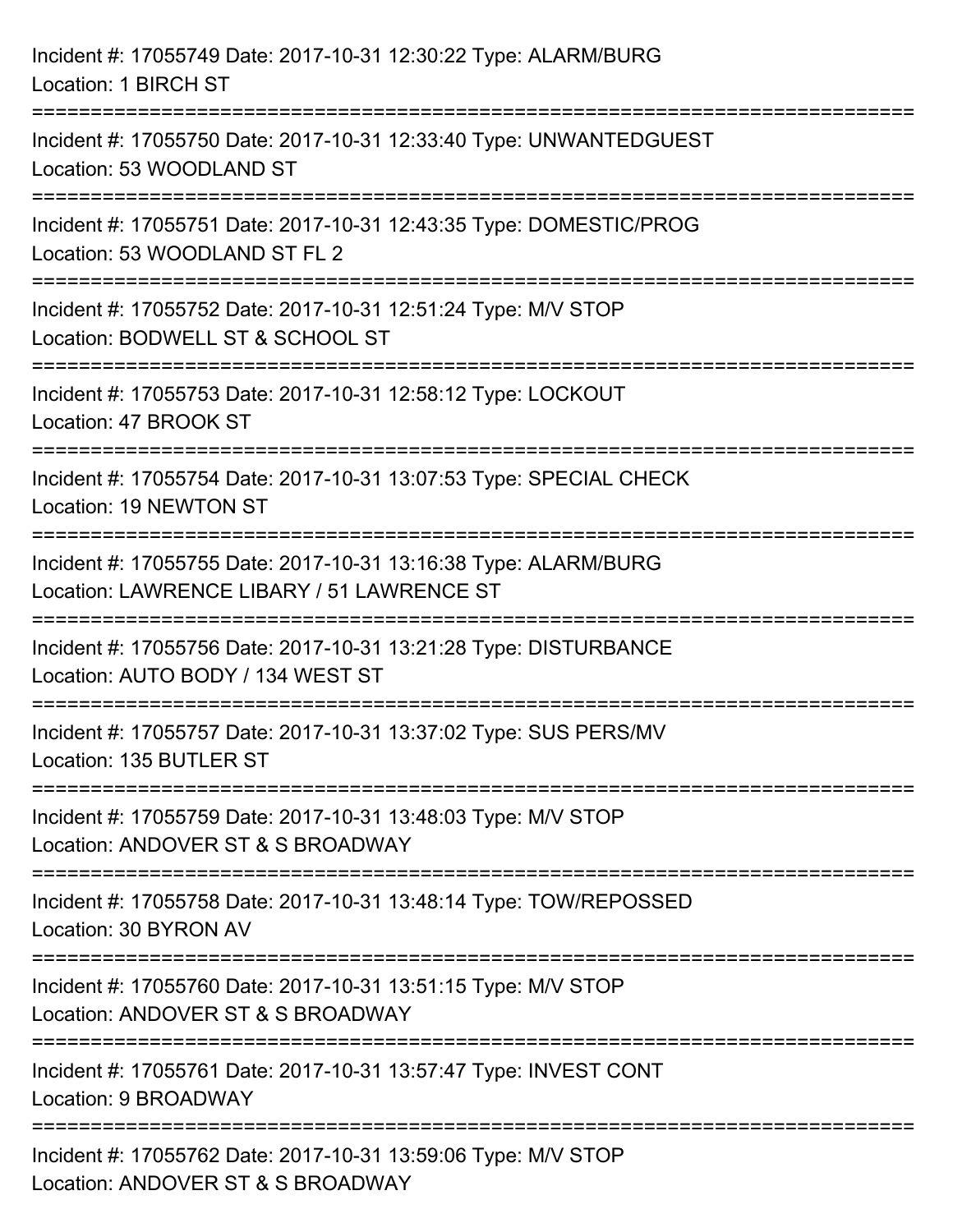| Incident #: 17055763 Date: 2017-10-31 14:07:19 Type: SUS PERS/MV<br>Location: S UNION ST & SPRINGFIELD ST |
|-----------------------------------------------------------------------------------------------------------|
| Incident #: 17055764 Date: 2017-10-31 14:14:45 Type: WARRANT SERVE<br>Location: WALGREENS / 135 BROADWAY  |
| Incident #: 17055765 Date: 2017-10-31 14:20:02 Type: FIGHT<br>Location: 17 THORNTON AV                    |
| Incident #: 17055766 Date: 2017-10-31 14:29:16 Type: THREATS<br>Location: 4 WOODLAND ST                   |
| Incident #: 17055767 Date: 2017-10-31 14:45:03 Type: M/V STOP<br>Location: 16 OSGOOD ST                   |
| Incident #: 17055768 Date: 2017-10-31 14:53:22 Type: SUS PERS/MV<br>Location: CAMBRIDGE ST & PHILLIPS ST  |
| Incident #: 17055769 Date: 2017-10-31 14:53:52 Type: M/V STOP<br>Location: 76 SALEM ST                    |
| Incident #: 17055770 Date: 2017-10-31 15:00:12 Type: AUTO ACC/NO PI<br>Location: ESSEX ST & MEDFORD ST    |
| Incident #: 17055771 Date: 2017-10-31 15:09:28 Type: M/V STOP<br>Location: ALLEN ST & GENERAL ST          |
| Incident #: 17055772 Date: 2017-10-31 15:16:26 Type: M/V STOP<br>Location: 119 S BROADWAY                 |
| Incident #: 17055774 Date: 2017-10-31 15:22:29 Type: M/V STOP<br>Location: CARVER ST & MERRIMACK ST       |
| Incident #: 17055773 Date: 2017-10-31 15:25:54 Type: SUS PERS/MV<br>Location: 75 HILLSIDE AV              |
| Incident #: 17055775 Date: 2017-10-31 15:40:35 Type: SUS PERS/MV<br>Location: CAMBRIDGE ST & S UNION ST   |
| Incident #: 17055776 Date: 2017-10-31 15:45:07 Type: SUS PERS/MV<br>Location: 357 WATER ST                |

===========================================================================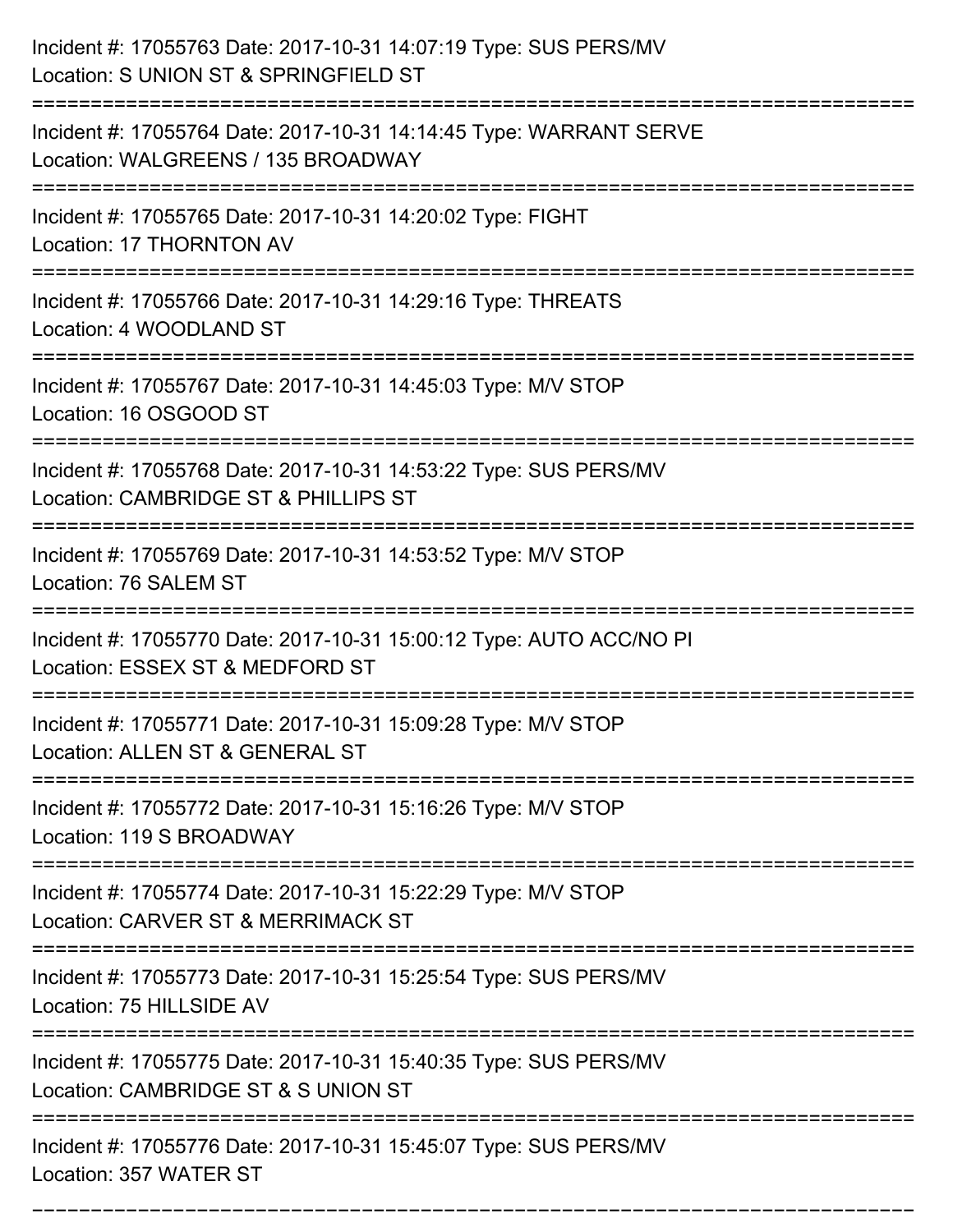| Incident #: 17055777 Date: 2017-10-31 15:52:38 Type: M/V STOP<br>Location: CAMBRIDGE ST & S UNION ST<br>=============================== |
|-----------------------------------------------------------------------------------------------------------------------------------------|
| Incident #: 17055779 Date: 2017-10-31 15:56:32 Type: M/V STOP<br>Location: CAMBRIDGE ST & PHILLIPS ST                                   |
| Incident #: 17055778 Date: 2017-10-31 15:56:39 Type: WIRE DOWN<br>Location: 28 EATON ST                                                 |
| Incident #: 17055780 Date: 2017-10-31 15:58:53 Type: M/V STOP<br>Location: 248 LAWRENCE ST                                              |
| Incident #: 17055781 Date: 2017-10-31 16:01:31 Type: M/V STOP<br>Location: 10 WOODLAND CT                                               |
| Incident #: 17055782 Date: 2017-10-31 16:02:44 Type: AUTO ACC/NO PI<br>Location: MT VERNON ST & S BROADWAY                              |
| Incident #: 17055783 Date: 2017-10-31 16:05:55 Type: HIT & RUN M/V<br>Location: FLORENCE ST & WEST ST                                   |
| Incident #: 17055784 Date: 2017-10-31 16:11:06 Type: M/V STOP<br>Location: AMESBURY ST & HAVERHILL ST                                   |
| Incident #: 17055785 Date: 2017-10-31 16:19:19 Type: SUS PERS/MV<br>Location: FLORAL ST & HUDSON AV                                     |
| Incident #: 17055786 Date: 2017-10-31 16:21:44 Type: THREATS<br>Location: 14 BODWELL ST                                                 |
| Incident #: 17055787 Date: 2017-10-31 16:24:56 Type: 209A/SERVE<br>Location: 62 BOWDOIN ST                                              |
| Incident #: 17055788 Date: 2017-10-31 16:28:10 Type: COURT DOC SERVE<br>Location: 4 EASTON ST                                           |
| Incident #: 17055789 Date: 2017-10-31 16:29:28 Type: DISTURBANCE<br>Location: 12 METHUEN ST FL 3RDFL                                    |
| Incident #: 17055790 Date: 2017-10-31 16:33:56 Type: AUTO ACC/NO PI<br>Location: DENNYS / 160 WINTHROP AV                               |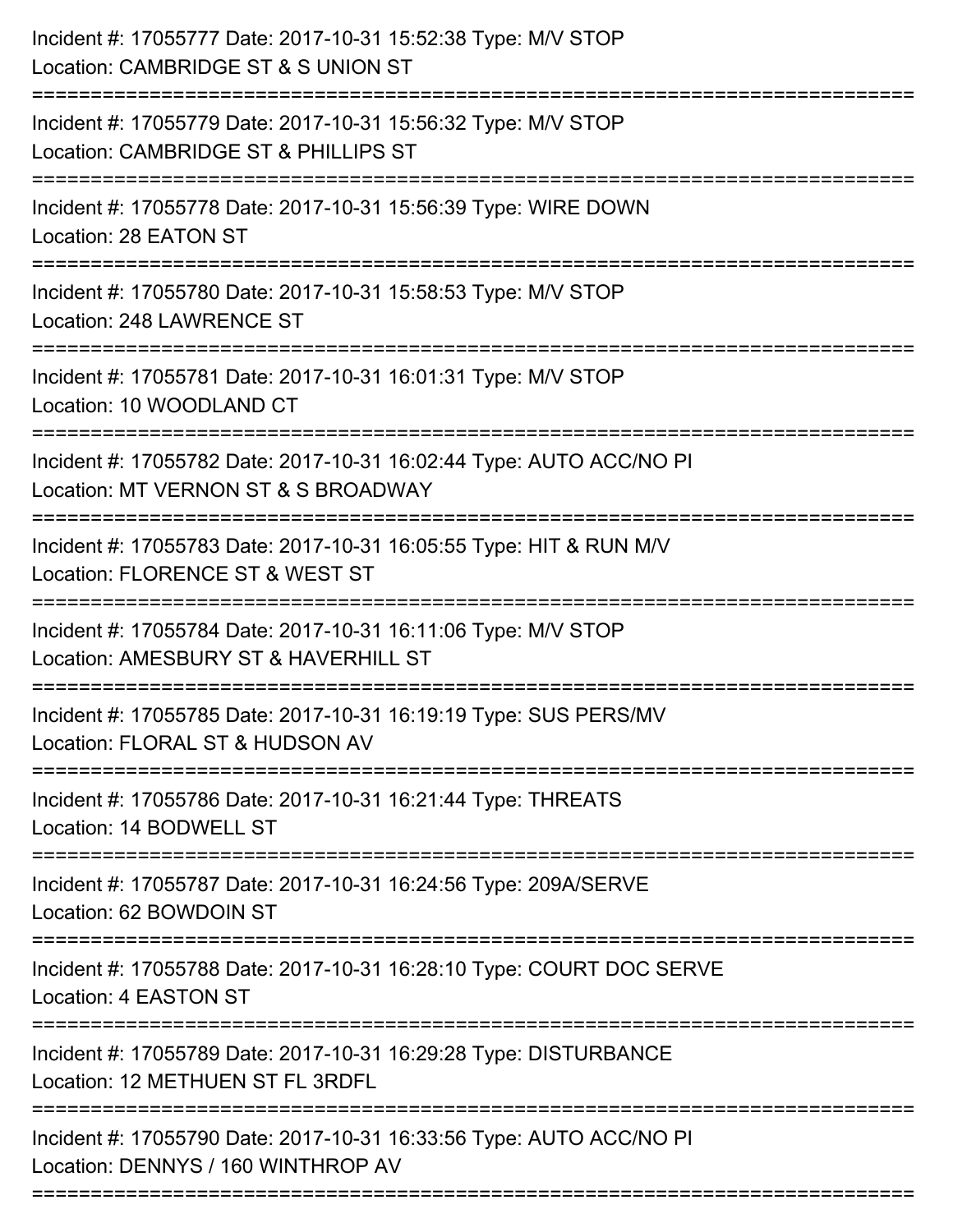Location: 65 KINGSTON ST

| Incident #: 17055793 Date: 2017-10-31 16:39:11 Type: COURT DOC SERVE<br>Location: 52 CROSBY ST                         |
|------------------------------------------------------------------------------------------------------------------------|
| Incident #: 17055794 Date: 2017-10-31 16:40:20 Type: DISTURBANCE<br><b>Location: METHUEN ST</b><br>------------------- |
| Incident #: 17055795 Date: 2017-10-31 16:45:20 Type: COURT DOC SERVE<br>Location: 23 COOLIDGE ST                       |
| Incident #: 17055796 Date: 2017-10-31 16:47:24 Type: TOW/REPOSSED<br>Location: 20 EASTON ST                            |
| Incident #: 17055797 Date: 2017-10-31 16:50:08 Type: SUICIDE ATTEMPT<br>Location: 280 MERRIMACK ST FL 5TH FL           |
| Incident #: 17055798 Date: 2017-10-31 16:54:13 Type: DOMESTIC/PROG<br>Location: 55 FERRY ST                            |
| Incident #: 17055799 Date: 2017-10-31 16:55:25 Type: 209A/SERVE<br>Location: 95 JAMAICA ST                             |
| Incident #: 17055800 Date: 2017-10-31 16:58:42 Type: WIRE DOWN<br>Location: 28 EATON ST                                |
| Incident #: 17055801 Date: 2017-10-31 17:05:01 Type: 209A/SERVE<br>Location: 248 FARNHAM ST                            |
| Incident #: 17055802 Date: 2017-10-31 17:14:09 Type: COURT DOC SERVE<br>Location: 98 FOSTER ST                         |
| Incident #: 17055803 Date: 2017-10-31 17:14:52 Type: MEDIC SUPPORT<br>Location: JACQUELINE'S GROCERY / 199 SALEM ST    |
| Incident #: 17055804 Date: 2017-10-31 17:15:55 Type: INVESTIGATION<br>Location: 41 DOYLE                               |
| Incident #: 17055805 Date: 2017-10-31 17:32:34 Type: GENERAL SERV<br>Location: 112 MARSTON ST                          |
|                                                                                                                        |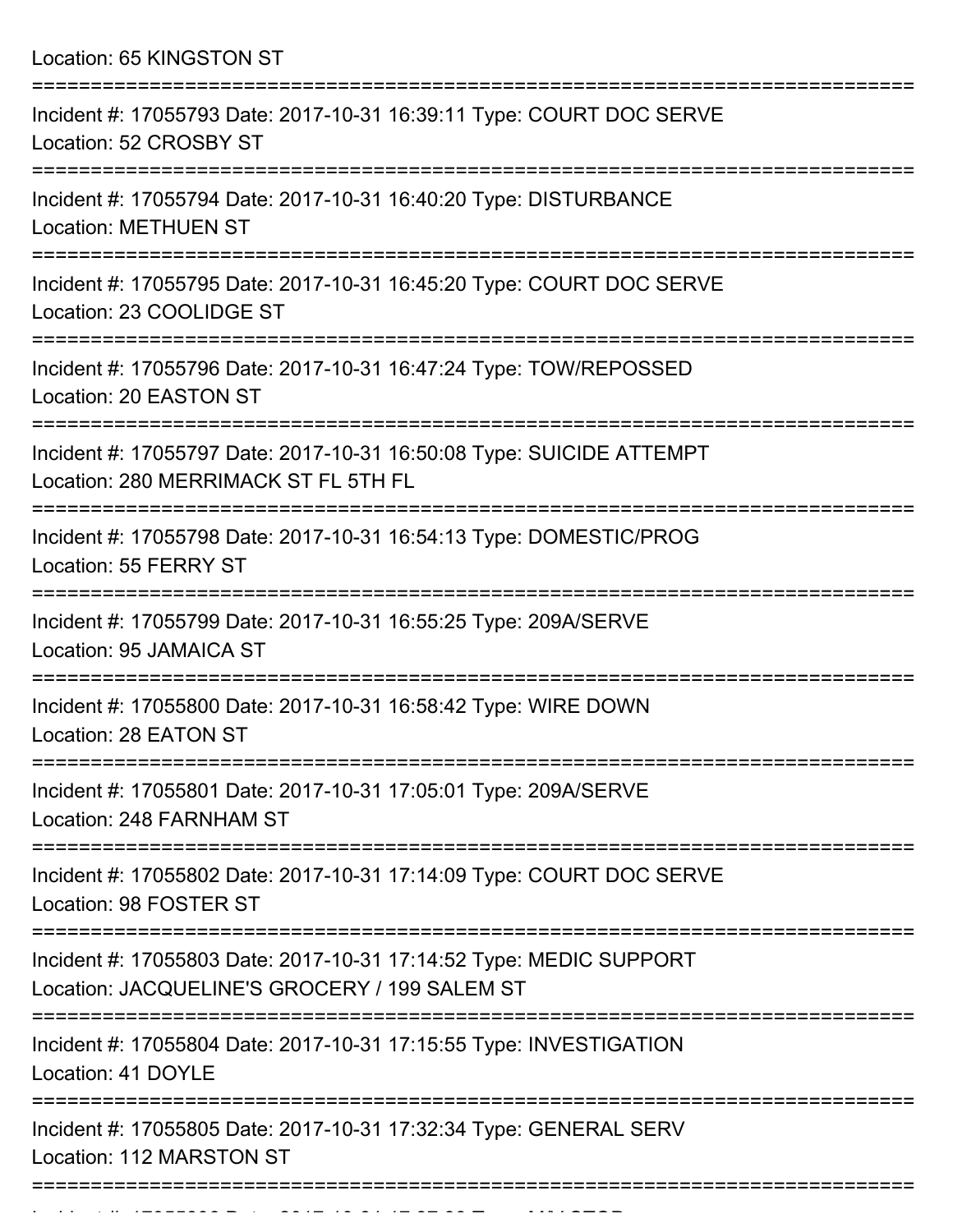Location: CEDAR ST & HAMPSHIRE ST =========================================================================== Incident #: 17055807 Date: 2017-10-31 18:19:47 Type: GENERAL SERV Location: 6 CYR DR =========================================================================== Incident #: 17055808 Date: 2017-10-31 18:27:29 Type: DOMESTIC/PROG Location: THORNTON AV =========================================================================== Incident #: 17055809 Date: 2017-10-31 18:36:06 Type: GENERAL SERV Location: 383 HAVERHILL ST =========================================================================== Incident #: 17055810 Date: 2017-10-31 18:37:28 Type: TRESPASSING Location: WALGREENS / 135 BROADWAY =========================================================================== Incident #: 17055811 Date: 2017-10-31 18:38:19 Type: M/V STOP Location: 266 BROADWAY =========================================================================== Incident #: 17055812 Date: 2017-10-31 18:40:17 Type: 209A/SERVE Location: 420 HIGH ST =========================================================================== Incident #: 17055813 Date: 2017-10-31 18:41:25 Type: SUS PERS/MV Location: ALMA ST & ERVING AV =========================================================================== Incident #: 17055814 Date: 2017-10-31 18:51:01 Type: GENERAL SERV Location: ANDOVER ST & DIAMOND ST =========================================================================== Incident #: 17055815 Date: 2017-10-31 18:51:18 Type: 209A/SERVE Location: 38 NORRIS ST #A =========================================================================== Incident #: 17055816 Date: 2017-10-31 18:55:01 Type: DISTURBANCE Location: HAMPSHIRE ST & LAWRENCE ST =========================================================================== Incident #: 17055817 Date: 2017-10-31 19:03:00 Type: 209A/SERVE Location: 39 ALDER ST =========================================================================== Incident #: 17055818 Date: 2017-10-31 19:08:20 Type: DISORDERLY Location: SUNSET AV =========================================================================== Incident #: 17055819 Date: 2017-10-31 19:09:45 Type: PARK & WALK Location: MERRIMACK COURTS

======================================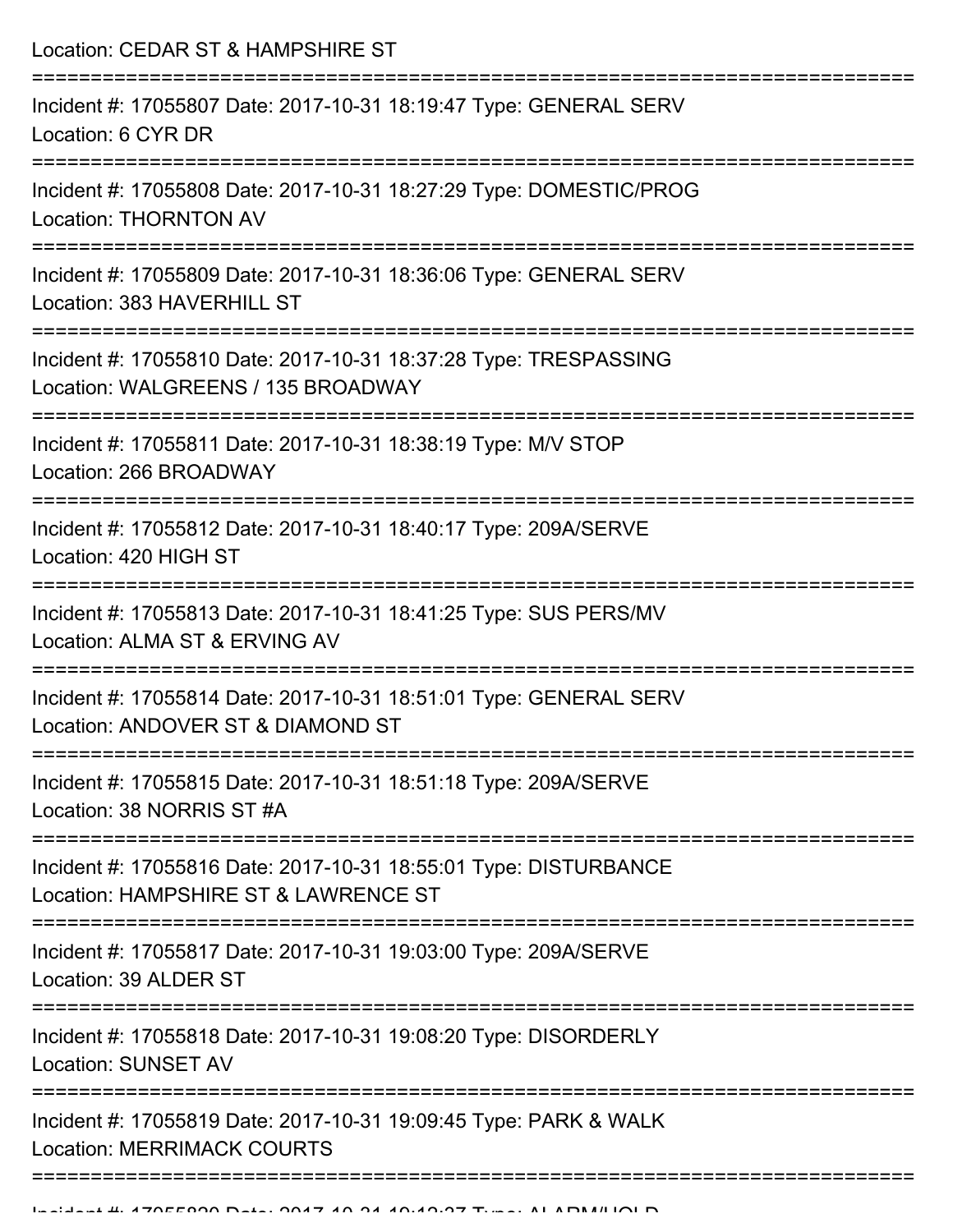| Location: TARBOX SCHOOL / 59 ALDER ST<br>======================<br>===================================== |
|----------------------------------------------------------------------------------------------------------|
| Incident #: 17055821 Date: 2017-10-31 19:16:00 Type: FIRE<br>Location: 84 HAVERHILL ST FL 3              |
| Incident #: 17055822 Date: 2017-10-31 19:17:56 Type: ALARMS<br>Location: 226 WINTHROP AV                 |
| Incident #: 17055823 Date: 2017-10-31 19:24:17 Type: CK WELL BEING<br>Location: 370 BROADWAY             |
| Incident #: 17055824 Date: 2017-10-31 19:41:10 Type: STOL/MV/PAS<br>Location: 309 S BROADWAY             |
| Incident #: 17055825 Date: 2017-10-31 19:42:43 Type: INVEST CONT<br>Location: 210 WATER ST               |
| Incident #: 17055826 Date: 2017-10-31 19:57:18 Type: TRESPASSING<br>Location: WALGREENS / 135 BROADWAY   |
| Incident #: 17055827 Date: 2017-10-31 19:59:21 Type: SUS PERS/MV<br>Location: 206 LAWRENCE ST            |
| Incident #: 17055828 Date: 2017-10-31 20:00:13 Type: INVEST CONT<br>Location: 520 S UNION ST             |
| Incident #: 17055829 Date: 2017-10-31 20:06:31 Type: DISTURBANCE<br>Location: 16 CHESTNUT ST             |
| Incident #: 17055830 Date: 2017-10-31 20:18:19 Type: M/V STOP<br>Location: BRADFORD ST & BROADWAY        |
| Incident #: 17055831 Date: 2017-10-31 20:20:25 Type: B&E/PROG<br>Location: 160 PARKER ST                 |
| Incident #: 17055832 Date: 2017-10-31 20:25:59 Type: M/V STOP<br>Location: ELM ST & WHITE ST             |
| Incident #: 17055833 Date: 2017-10-31 20:26:43 Type: INVESTIGATION<br>Location: 33 GROTON ST             |
| Incident #: 17055834 Date: 2017-10-31 20:31:18 Type: 911 HANG UP                                         |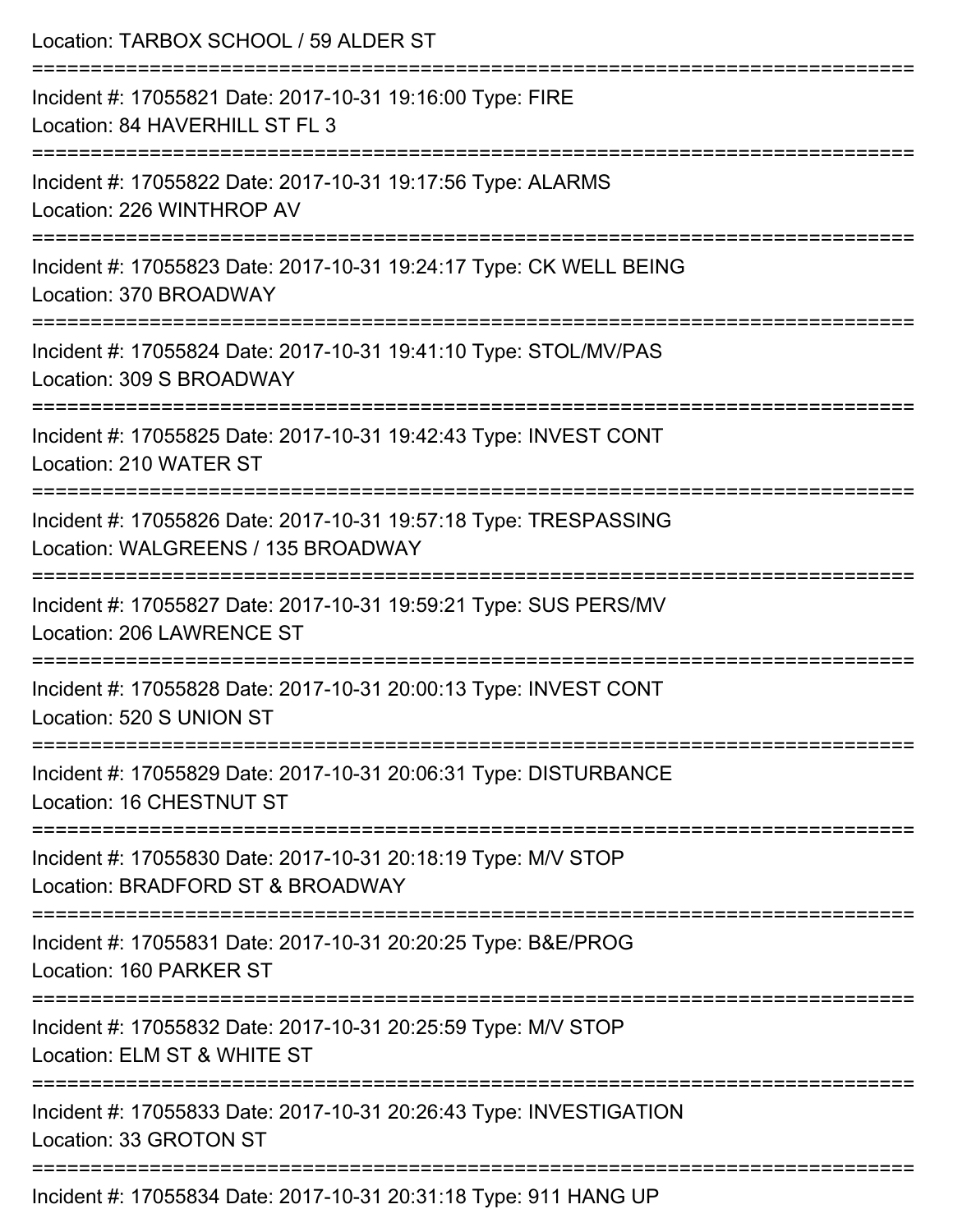| Incident #: 17055835 Date: 2017-10-31 20:31:34 Type: DISORDERLY<br><b>Location: BLANCHARD ST</b>                |
|-----------------------------------------------------------------------------------------------------------------|
| Incident #: 17055836 Date: 2017-10-31 20:37:58 Type: DISORDERLY<br>Location: BAILEY ST & FOSTER ST              |
| Incident #: 17055837 Date: 2017-10-31 20:41:48 Type: LARCENY/PAST<br>Location: 464 HAVERHILL ST #1              |
| Incident #: 17055838 Date: 2017-10-31 20:50:03 Type: FIGHT<br>Location: 12 WILLOUGHBY ST                        |
| Incident #: 17055839 Date: 2017-10-31 20:59:04 Type: M/V STOP<br><b>Location: MERRIMACK ST</b>                  |
| Incident #: 17055840 Date: 2017-10-31 21:10:27 Type: M/V STOP<br>Location: HAMPSHIRE ST & LOWELL ST             |
| Incident #: 17055841 Date: 2017-10-31 21:15:04 Type: DOMESTIC/PROG<br>Location: 293 WATER ST                    |
| Incident #: 17055842 Date: 2017-10-31 21:16:53 Type: TOW OF M/V<br>Location: TRESPASS / 11 SUMMER ST            |
| ---------------<br>Incident #: 17055843 Date: 2017-10-31 21:30:02 Type: MAL DAMG PROG<br>Location: 215 FERRY ST |
| Incident #: 17055844 Date: 2017-10-31 21:36:47 Type: ROBBERY PROG<br>Location: LAWRENCE ST & PARK ST            |
| Incident #: 17055845 Date: 2017-10-31 21:42:03 Type: TOW OF M/V<br>Location: TRESPASS--COR UNUM / 191 SALEM ST  |
| Incident #: 17055846 Date: 2017-10-31 21:46:54 Type: SUS PERS/MV<br>Location: 237 BAILEY ST                     |
| Incident #: 17055847 Date: 2017-10-31 22:04:03 Type: M/V STOP<br>Location: COMMON ST & FRANKLIN ST              |
| Incident #: 17055848 Date: 2017-10-31 22:04:25 Type: RECOV/STOL/MV                                              |